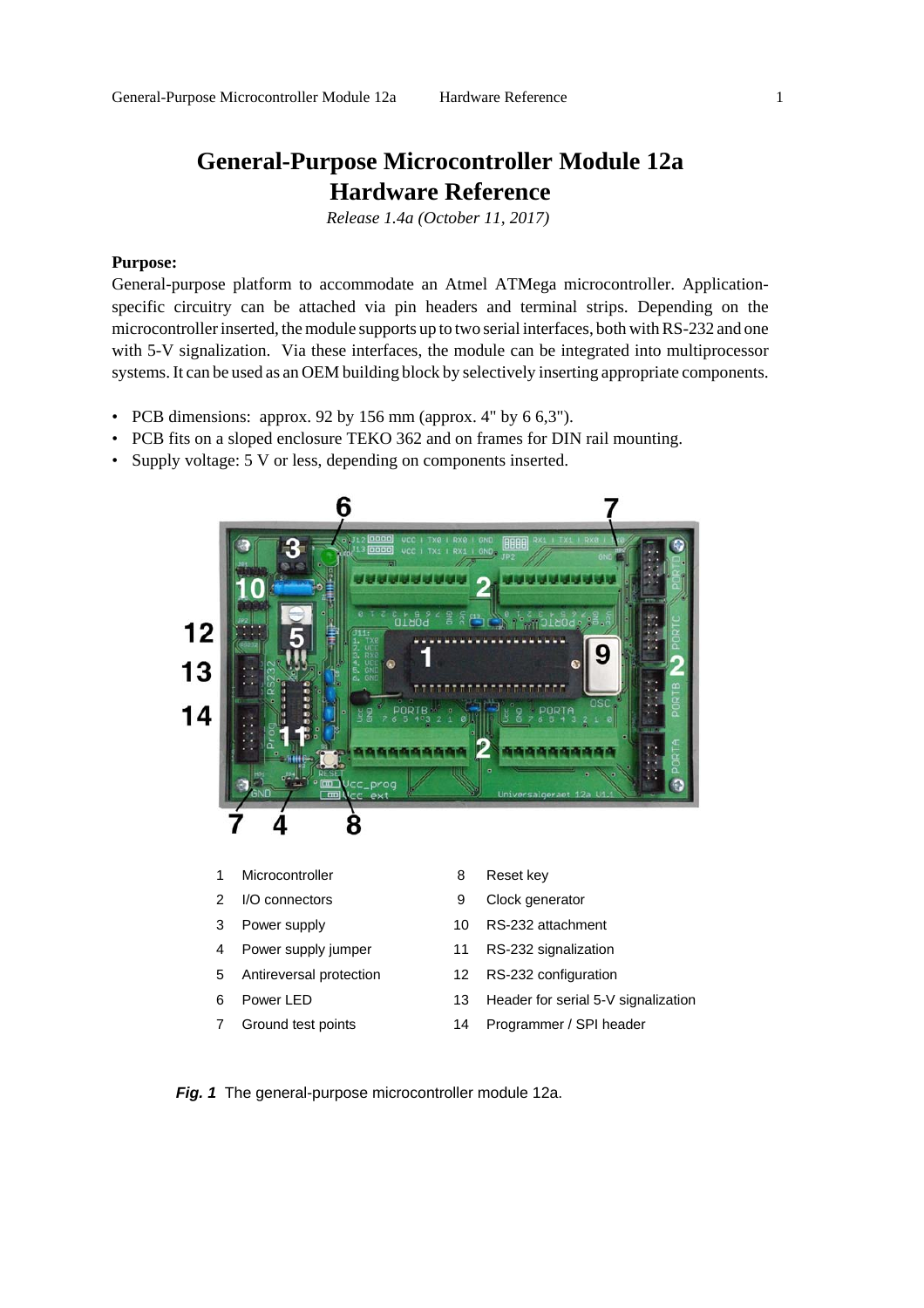

*Fig. 2* General-purpose microcontroller module 12a block diagram.

#### **Microcontroller (1)**

The board can accommodate any Atmel ATmega microcontroller in a dual inline package (DIP) with 40 pins, provided the power supply pins are in the center. It is possible to chose between different types<sup>1</sup>; ranging from greatest simplicity (for example, ATmega16) up to a maximum number of features and memory capacity (for example, ATmega1284). Around the holes, enough space has been left to allow for insertion of a ZIF socket, thus enabling fastest processor swapping.

#### **I/O connectors (2)**

All I/O signals of the microcontroller are accessible (ports A, B, C, D). Various connector types can be inserted. The board provides for pin headers and terminal strips. Each port has its own

<sup>1:</sup> Inter alia ATMega 16, 164A, 324A, 644A, and 1284.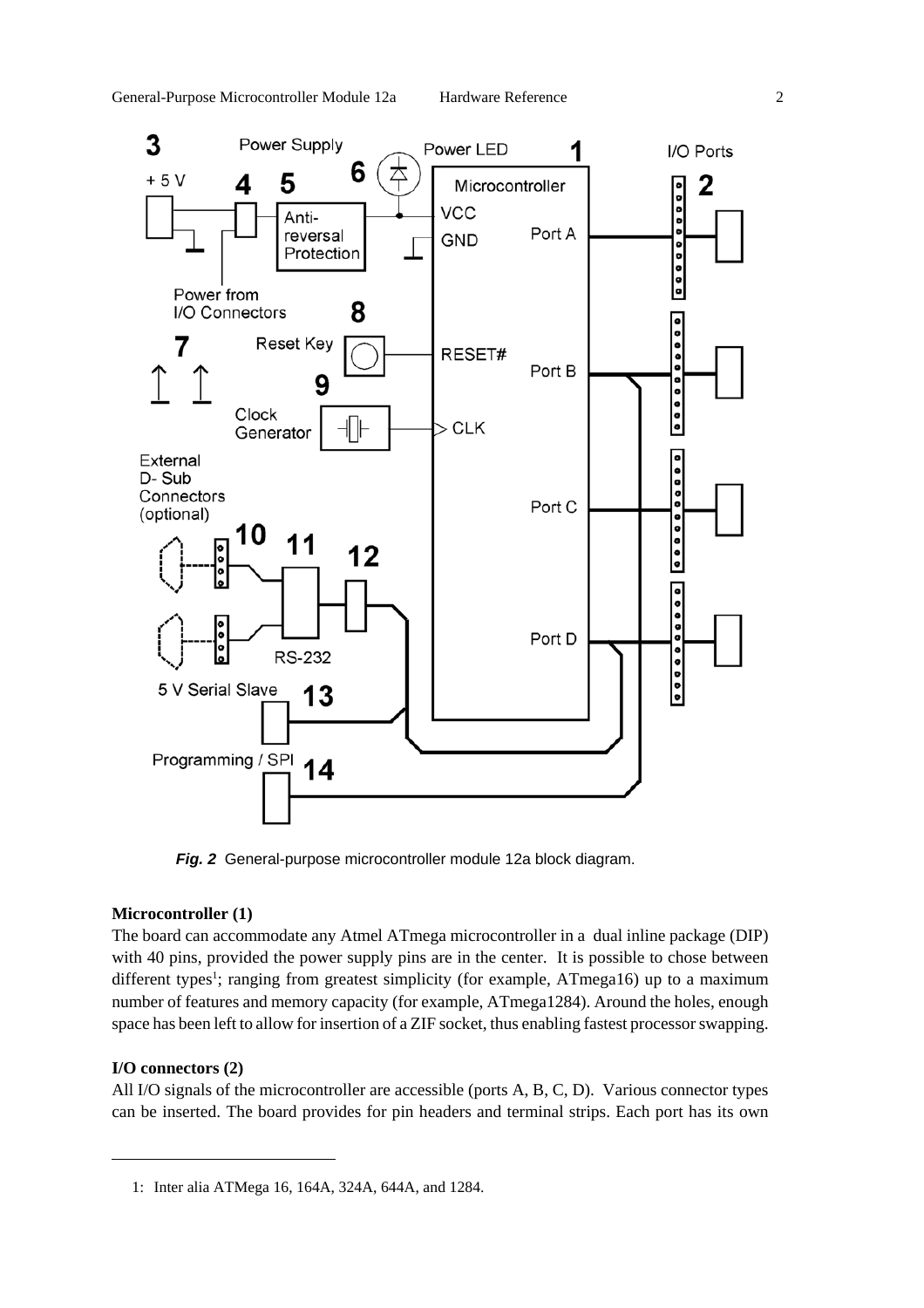connectors. The pin pitch is 2,54 mm (100 mil) for pin headers and 3,81 mm (150 mil) for terminal strips. The pin assignment of the headers corresponds to the industry standard of the Atmel starter kits and the like (Fig. 3). Each port connector provides GND and VCC contacts, which can be used to power external circuitry or to feed the module. Depending on the connectors, other modules can be attached via cables or stacked.

|       |       |       |       | 10         |
|-------|-------|-------|-------|------------|
| Bit 1 | Bit 3 | Bit 5 | Bit 7 | <b>VCC</b> |
| Bit 0 | Bit 2 | Bit 4 | Bit 6 | <b>GND</b> |
|       | w     |       |       |            |

**Fig. 3** I/O port header pin assignment.

 In Fig. 1, a somewhat luxury type of terminal strip is shown, manufactured by Phoenix Contact. Fig. 4 and Table 1 show appropriate connector types. The application wiring ends in pluggable screw terminals. Hence the wires can be disconnected with little effort.



*Fig. 4* Phoenix Contact connectors. a), b) base strips; c), d) pluggable screw terminals.

|                   | Base strip SMC 1,5/10-G-3,81 - 1827350 sloped (Fig. 4a)                |
|-------------------|------------------------------------------------------------------------|
| To be soldered in |                                                                        |
|                   | Base strip MCV 1,5/10-G-3,81 - 1803507 vertical (Fig. 4b)              |
|                   | Printed-circuit board connector MC 1,5/10-ST-3,81 - 1803659 (Fig. 4c)  |
| Removable         |                                                                        |
| screw terminals   | Printed-circuit board connector MCVR 1,5/10-ST-3,81 - 1827208 vertical |
|                   | (Fig. 4d)                                                              |

**Table 1** Phoenix Contact connectors (10-pole).

#### **Power Supply (3)**

Power must be supplied from outside. The board has no voltage regulator. Convenient power sources are a 5-V or 3.3-V power supply unit, a 3.7-V or 4.8-V battery<sup>2</sup>, or (via an external adapter) the USB. Power can be fed into the module via the power connector (terminal block) or any other connector with VCC and GND pins. The other way round, all interface connectors with such pins can be used to power the attached circuitry.

<sup>2: 1</sup> cell Li-ion or 3 or 4 cells 1.2 V.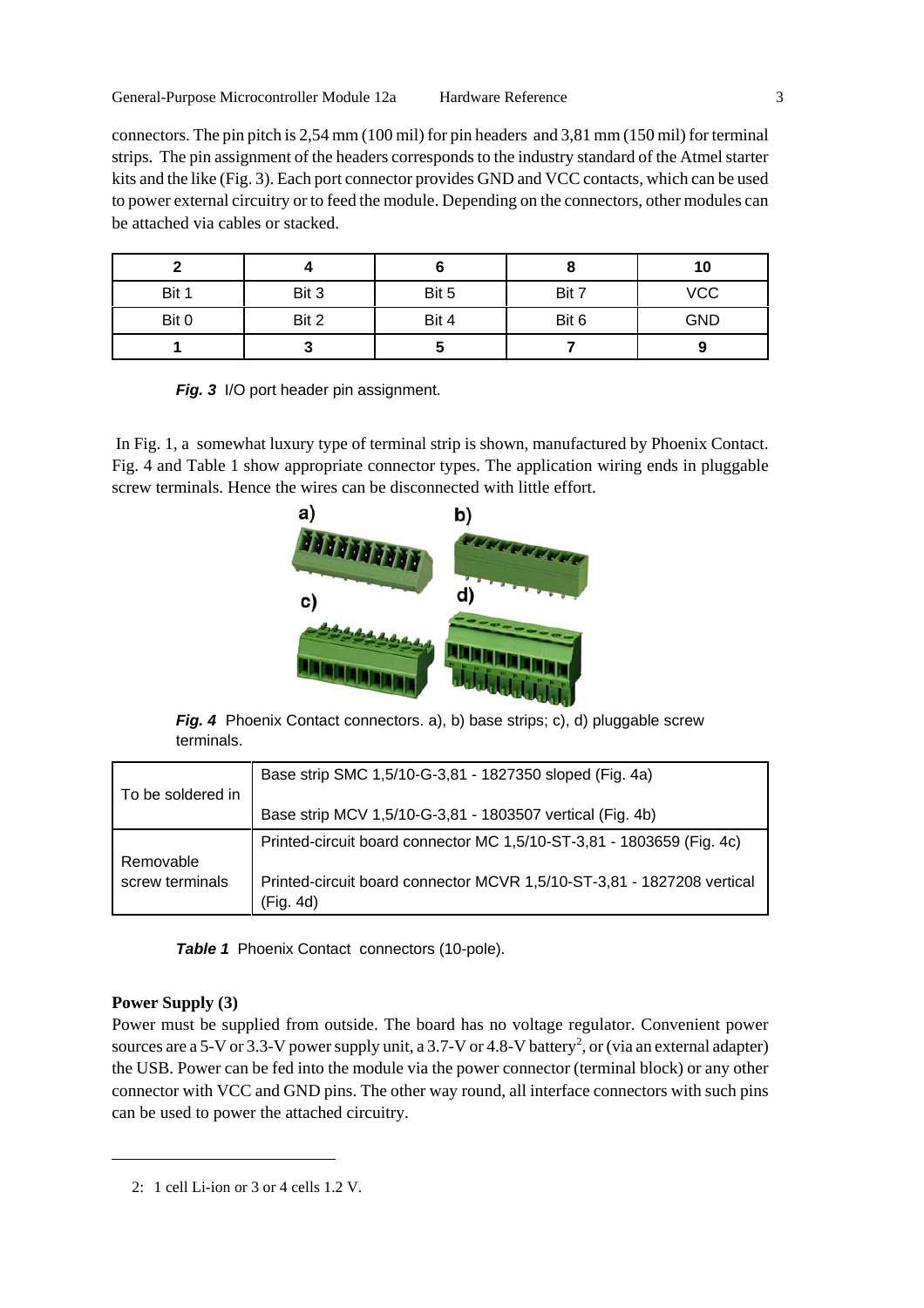*Notes:*

- 1. If the module is to be operated with less than 4.8 V, it may be required to insert components appropriately specified for low voltages. This relates especially to the crystal clock generator and the RS-232 level converter.
- 2. The high level of serial signalization (13) corresponds to the power-supply voltage.

#### **Power Supply Jumper (4)**

This jumper selects the power source. Power can be fed via the terminal block or any other connector with VCC and GND pins. Fig. 5 illustrates how the power configuration is to be set:

- a) No Jumper at all. Power will be delivered via the I/O or serial connectors, respectively.
- b) Jumper to the right. Power will be delivered via the power-supply connector (terminal block).
- c) Jumper to the left. The power rail is connected to the power contacts of the SPI/Programmer header. The module will be fed from the programmer or the external SPI device.
- d) A special jumper with three contacts is necessary if the power is to be delivered via the powersupply connector (terminal block) and if a programmer or external SPI circuitry is to be powered from the module.



*Fig. 5* Power Supply Configuration (Jumper JP4).

#### **Antireversal Protection (5)**

The venerable circuit invented by Bob Pease protects the module against polarity reversal.

*Notes:*

1. Antireversal protection is effective when power is supplied via the terminal strip (3) or the programmer/SPI header (10). There is no protection when power is supplied via the other I/O headers<sup>3</sup>.

<sup>3:</sup> Because it is assumed that the device providing the power will energize the interface cables with right polarity.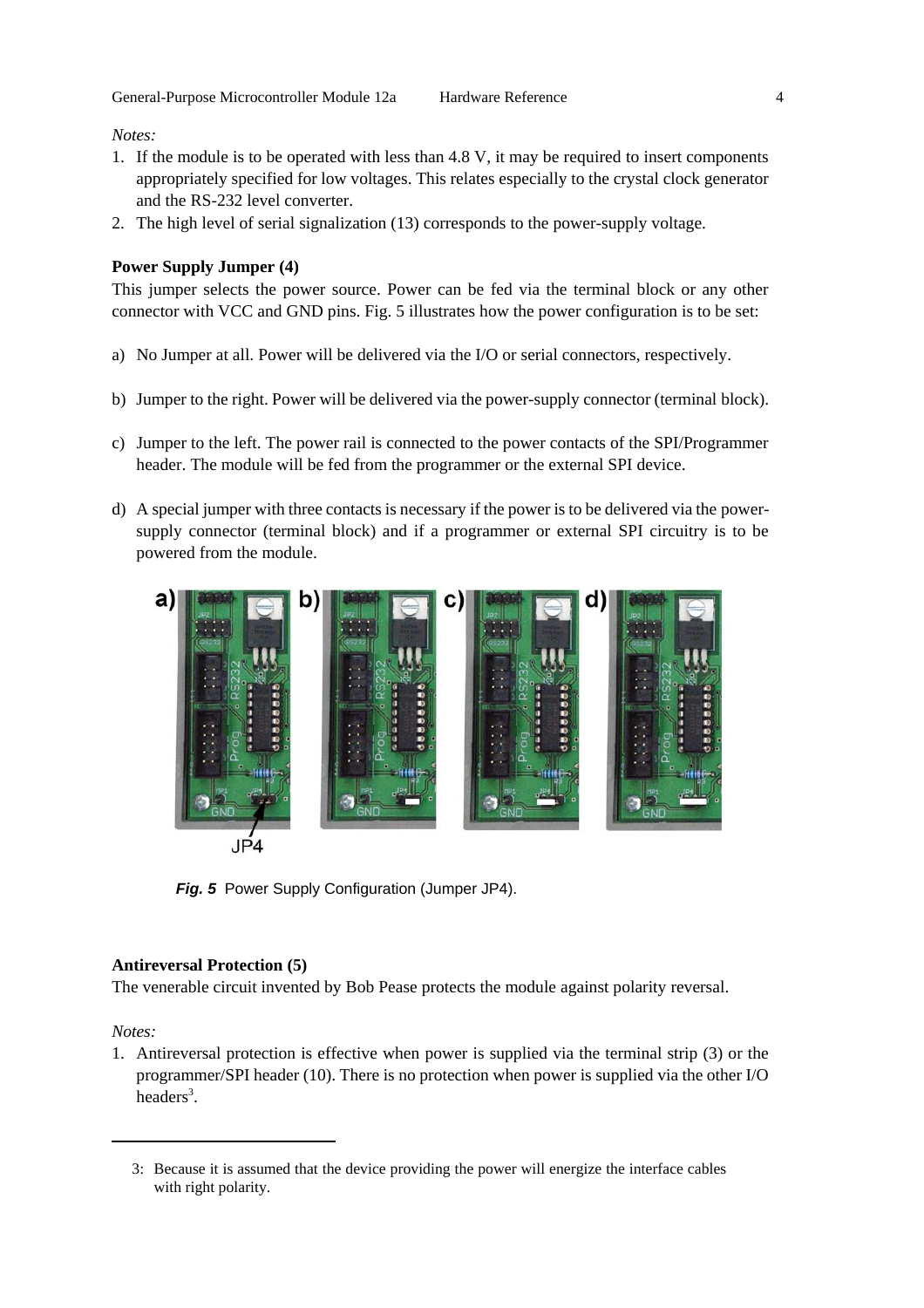2. The antireversal protection depends on a P-channel FET with low  $R_{DSon}$  and low  $V_{GTH}$ . If the voltage drop cannot be tolerated, antireversal protection is to be abandoned. In this case, do not insert a FET, but a jumper wire from drain to source. The problem may occur especially in case of low voltage operation (e.g.,  $3.3$  V). Alternatively, the gate could be attached to a negative voltage. An appropriate source is readily available, the MAX232 level converter. Do not use the second UART and connect the TX output to the FET's gate resistor.

#### **Power LED (6)**

One of the most basic troubleshooting aids is an indication, whether a device is powered or not.

#### **Ground Test Points (7)**

Two ground test points can be inserted to support oscilloscope attachment and the like.

#### **Reset Key (8)**

As experience shows, a reset key is an inexpensive, but convenient means to facilitate debugging and troubleshooting.

#### **Clock Generator (9)**

A complete crystal clock generator can be inserted. This allows to operate the microcontroller up to its maximum clock frequency.

#### **RS-232 Attachment (10)**

RS-232 signals are to be attached via pin headers (Fig. 6a, b). The VCC and GND pins can be used to power external circuitry or to feed the module. If the VCC contact is not needed, a pin header with only three contacts (TX, RX, GND) can be inserted. In a typical configuration, an industrystandard D-sub connector is attached via wire and an appropriate plug.

#### **RS-232 Signalization (11)**

There are microcontrollers with one UART or with two. The board supports up to two serial ports with RS-32 signalization. Level conversion is done by a MAX232 level converter IC.

#### **RS-232 Configuration (12)**

The RS-232 connections are made by jumpers (cf. Fig. 6c). So they can be disconnected easily, if the application has no need for serial communication, freeing the microcontroller port signals for another use.

#### **Header for serial 5-V signalization (13)**

This header (cf. Fig. 6a) is connected to the first UART. In the module family, there are two pin assignments, one for the slave or upstream connection and one for the master or downstream connection. This module is configured for slave attachment, downstream of a personal computer, a master controller, an USB to serial converter, or a hub (active or passive). The header comprises VCC and GND pins. They can be used to power external circuitry or to feed the module (Fig. 7 shows an example). The serial signals are directly connected to the microcontroller. If the application has no need for serial communication, the microcontroller port signals are free for another use. The header may be omitted.

*Note:* The high level of serial signalization (13) corresponds to the power-supply voltage. In the proper sense, the term 5-V signalization is valid only in case of 5-V supply.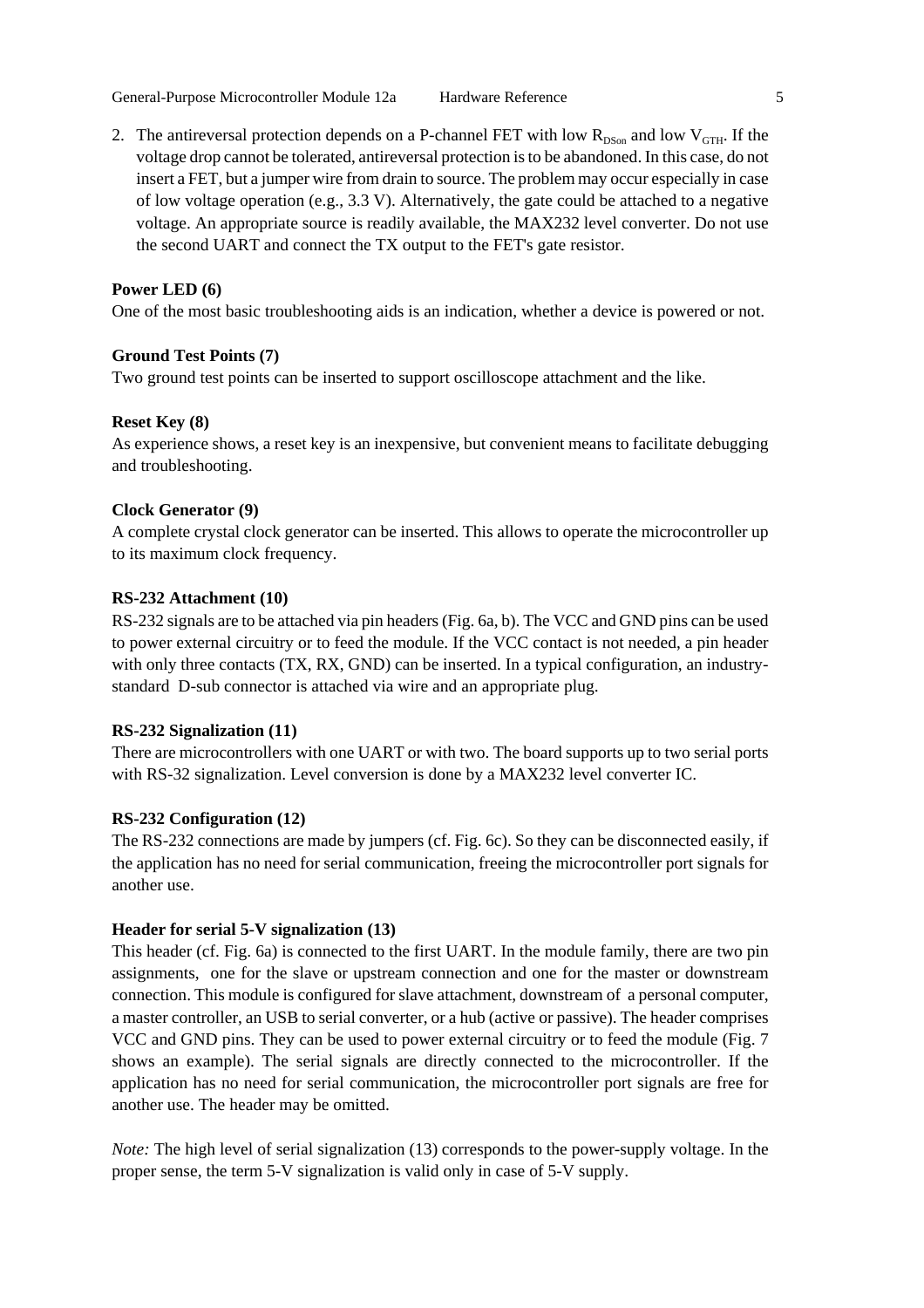

*Fig. 6* RS-223 attachment. a) Connectors. b) Connector assignment. c) RS-232 configuration jumpers.



**Fig. 7** Powering modules via 5 V serial connections. In this experimental multiprocessor configuration, the modules are fed from the passive hub, which is in turn connected to a wall adapter.

#### **Programmer / SPI Header (14)**

The board allows for inserting a header with 6 or 10 pins, respectively. The assignment of the 6 pins corresponds to that of the industry-standard Atmel programmers. The larger header provides additional signals to support attachment of SPI devices like ethernet controllers, USB host controllers, or serial memories. If such a header is inserted, programmers are to be connected via a special ribbon cable (Fig. 8). The header comprises VCC and GND pins. They can be used to power external circuitry or to feed the module. The VCC rail connection is controlled via jumper JP4 (cf. Fig. 5).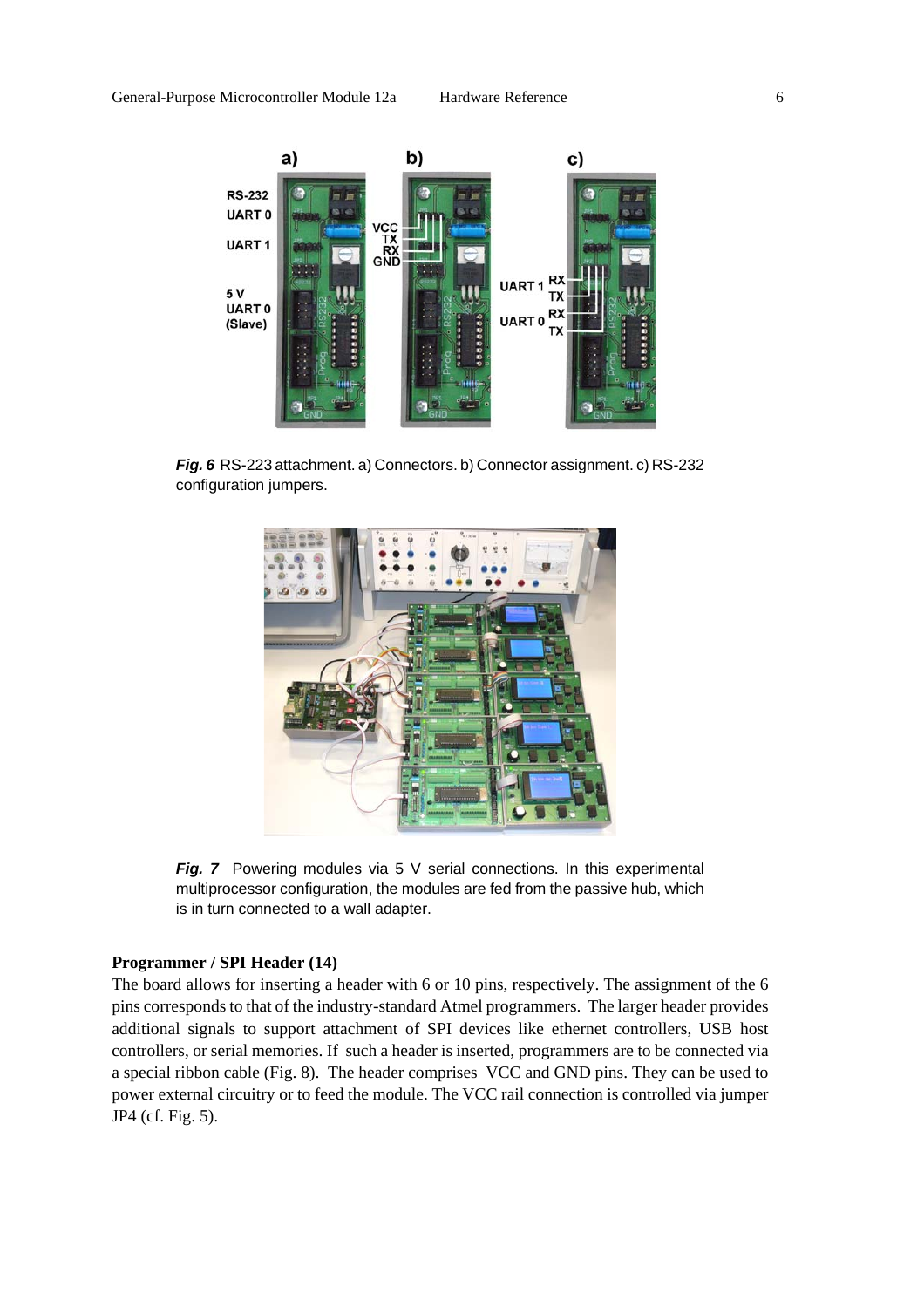

*Fig. 8* The SPI/Programmer header. a) Programmer attachment requires only 6 pins. b) Special adapter cable 6 to 10 pins.

# **The Programming Interface**

#### **Port A = Connectors J1 und J5:**

| PA7 | PA <sub>6</sub> | PA5 | PA4 | PA3 | PA <sub>2</sub> | PA1 | PA <sub>0</sub> |
|-----|-----------------|-----|-----|-----|-----------------|-----|-----------------|

#### **Port B = Connectors J2 und J6:**

| −          |                 | ◡               |     | ັ               | ∼                |     |                             |
|------------|-----------------|-----------------|-----|-----------------|------------------|-----|-----------------------------|
| PB7        | PB <sub>6</sub> | PB <sub>5</sub> | PB4 | PB <sub>3</sub> | P <sub>B</sub> 2 | PB1 | P <sub>B</sub> <sup>0</sup> |
| <b>SCK</b> | <b>MISO</b>     | <b>MOSI</b>     | SS# |                 | INT <sub>2</sub> |     |                             |

3rd row = connector J10. Programming via SCK, MISO, MOSI.

### **Port C = Connectors J3 und J7:**

| PC7 | PC <sub>6</sub> | PC <sub>5</sub> | PC4 | PC <sub>3</sub> | PC <sub>2</sub><br>$1 \cup 4$ | PC1 | PC <sub>0</sub> |
|-----|-----------------|-----------------|-----|-----------------|-------------------------------|-----|-----------------|

#### **Port D = Connectors J4 und J8:**

| $\overline{ }$ |                 |                 |                 |                 | ∽               |                  |                             |
|----------------|-----------------|-----------------|-----------------|-----------------|-----------------|------------------|-----------------------------|
| PD7            | PD <sub>6</sub> | PD <sub>5</sub> | PD <sub>4</sub> | PD <sub>3</sub> | PD <sub>2</sub> | P <sub>D</sub> 1 | P <sub>D</sub> <sub>0</sub> |
|                |                 |                 |                 | TX1             | RX1             | TX <sub>0</sub>  | RX0                         |

3rd row: TX1,  $RX1 = 2nd$  serial port (UART 1); TX0,  $RX0 = 1st$  serial port (UART 0).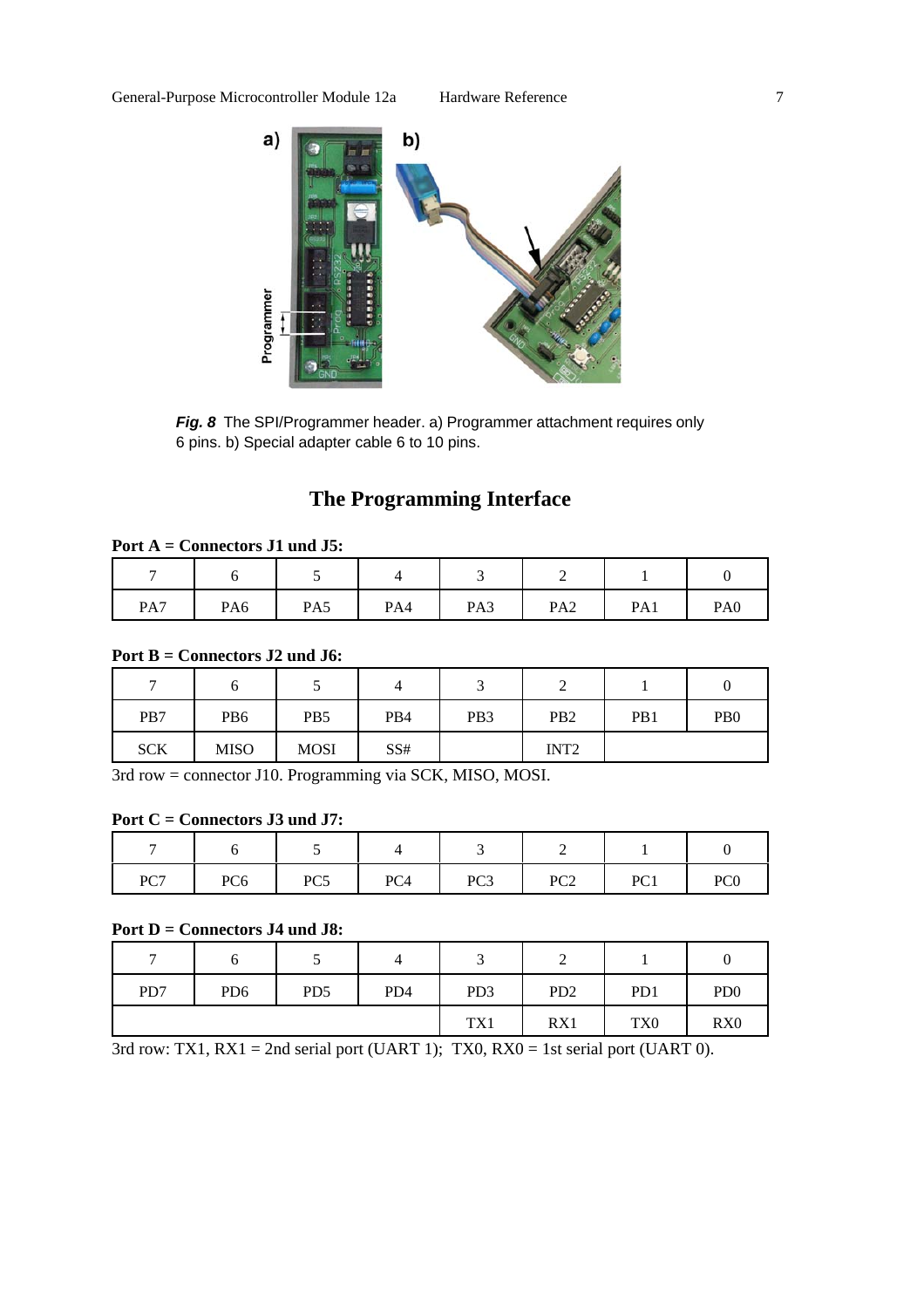## **Microcontroller Module 12a in Action – A Photo Gallery –**

A microcontroller module is connected to a human interface module. An Atmel STK500 starter kit serves as programmer and power supply. This is a typical setup for experimental or educational use.



A historical joystick is attached to a microcontroller module (try this with one of the ubiquitous low-cost boards ...).

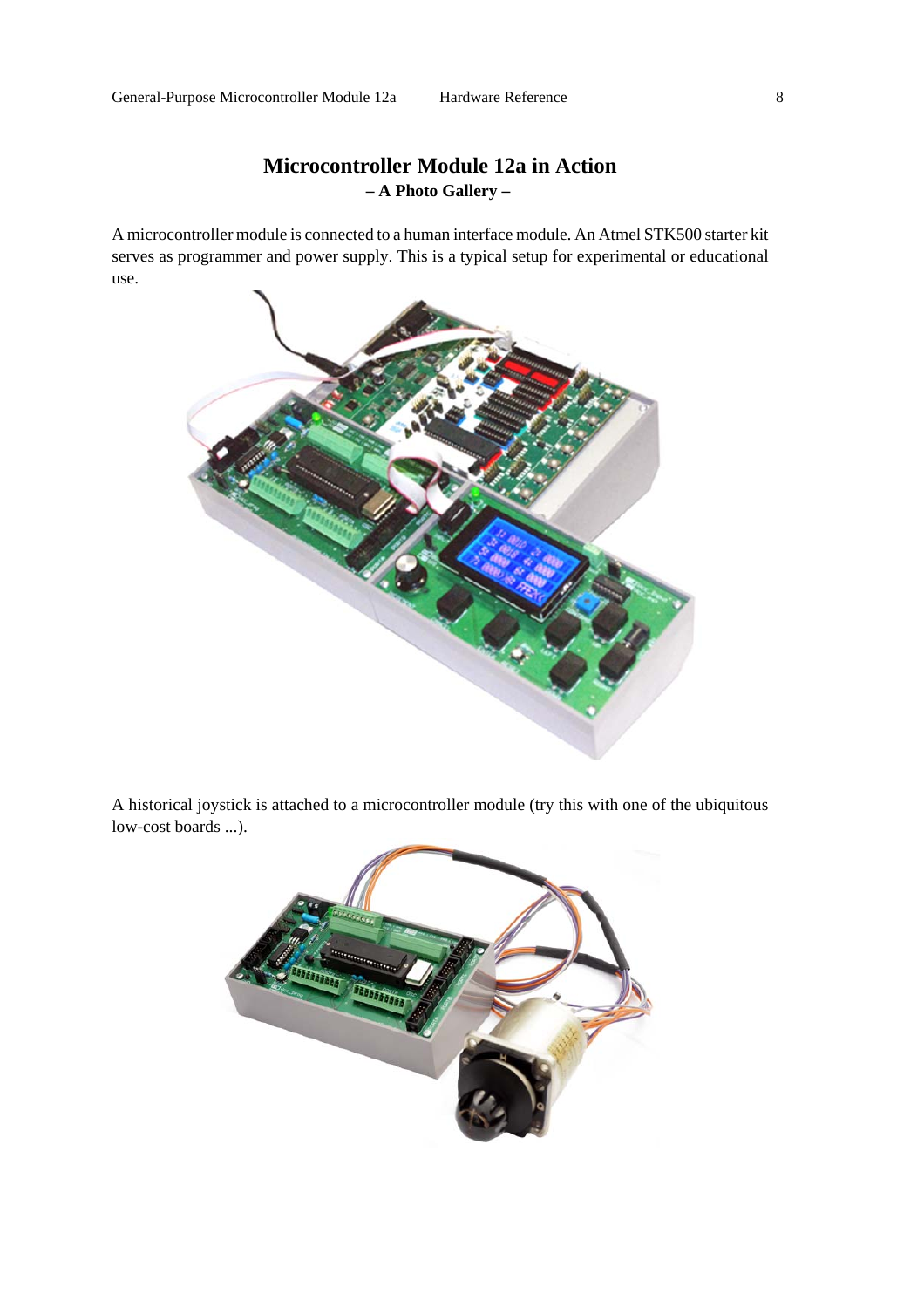

A human interface module visualizes joystick actuation.

A microcontroller module supports four human interface modules. This ist an educational setup to demonstrate principles of multitasking.